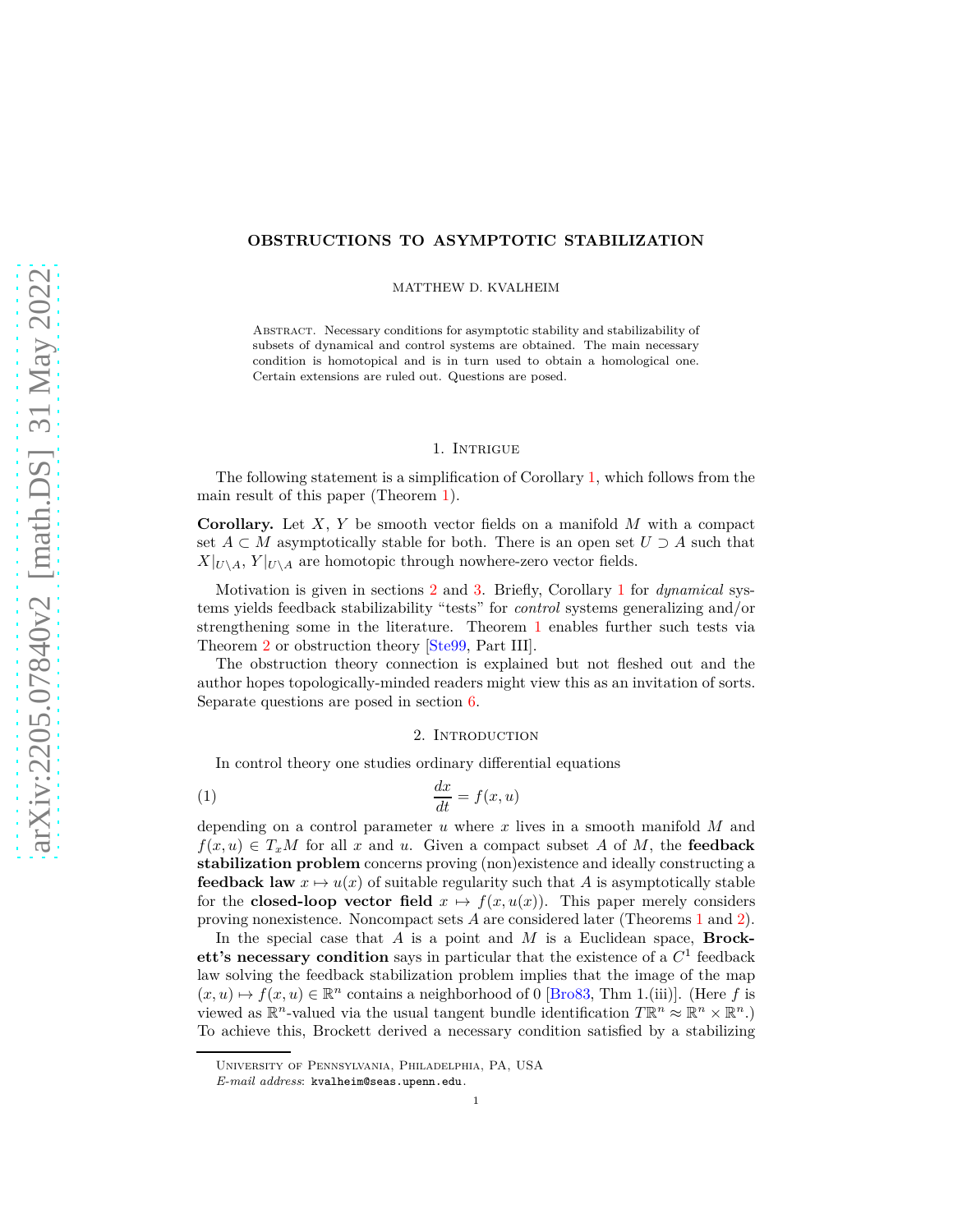closed-loop vector field—a *dynamical* system—and parlayed this into one for *control* systems [\(1\)](#page-0-1). This technique is used in later work and in this paper, where the main result for dynamics (Theorem [1\)](#page-1-1) implies one for control (Theorem [2\)](#page-2-0).

The monograph by Krasnosel'skiï and Zabreĭko appeared around the same time as Brockett's paper and has been influential in this area. It contains necessary conditions for asymptotic stability of an equilibrium point of a vector field involving its index [\[KZ84,](#page-8-1) sec. 52]. This result was used in part by Zabczyk to give an alternative proof and extension of Brockett's necessary condition [\[Zab89\]](#page-8-2). Further necessary conditions for feedback stabilizability have since been discovered for the case that *A* is a point [\[Cor90,](#page-7-1) [CMJ22\]](#page-7-2) or a closed submanifold of a Euclidean space [\[Man07,](#page-8-3) [Man10\]](#page-8-4) or a compact subset of a smooth manifold  $[KK21]$  $[KK21]$  $[KK21]$ <sup>1</sup>

Such necessary conditions yield practical "tests" relieving the expenditure of time and resources searching for stabilizing feedback laws that do not exist. These tests are easy to apply in a variety of concrete instances of [\(1\)](#page-0-1), and the author hopes that the homological tests among these ([\[Cor90,](#page-7-1) [Man07,](#page-8-3) [Man10\]](#page-8-4), Theorem [2\)](#page-2-0) might be usefully numerically automatable [\[KMM04\]](#page-8-6). The purpose of the present paper is to introduce necessary conditions providing more general and/or stronger tests.

<span id="page-1-2"></span>This is done in section [3.](#page-1-2) The main result is proved in section [4.](#page-3-0) A counterexample related to Theorem [1](#page-1-1) is in section [5.](#page-5-0) Some questions are posed in section [6.](#page-6-0)

### 3. Results

A *C* <sup>0</sup> vector field will be called **uniquely integrable** if it has unique maximal integral curves. Such vector fields generate  $C^0$  local flows (see [\[KK21,](#page-8-5) App. A.1] for details). Standard examples are  $C^{\infty}$  or  $C^1$  or even locally Lipschitz vector fields.

To reduce clutter, the notation  $M_A := M \setminus A$  and  $U_A := U \setminus A$  will be used from here on. The result below is a corollary of Theorem [1](#page-1-1) as will be explained.

<span id="page-1-0"></span>**Corollary 1.** Let *X*, *Y* be uniquely integrable  $C^0$  vector fields on a  $C^{\infty}$  manifold *M* with a compact set  $A \subset M$  asymptotically stable for both. There is an open set *U* ⊃ *A* such that  $X|_{U_A}$ ,  $Y|_{U_A}$  are homotopic through nowhere-zero vector fields.

**Note.** *U* admits an explicit description here and in Theorem [1](#page-1-1) (see Remark [2\)](#page-3-1).

When *A* is a point, Corollary [1](#page-1-0) specializes to a known result [\[KZ84,](#page-8-1) p. 340], [\[Zab89,](#page-8-2) p. 7] shown to imply Brockett's necessary condition in the latter reference.

Corollary [1](#page-1-0) is obtained from the following Theorem [1](#page-1-1) by taking *A* to be compact and  $\mathcal{D} = TM_A$ . For the statement, "regular  $C^1$  distribution" is synonymous with " $C<sup>1</sup>$  vector subbundle", involutivity is in the sense of the Frobenius theorem, and the definition of uniform asymptotic stability can be found in [\[Wil69,](#page-8-7) p. 423]. When *A* is compact and asymptotically stable, *A* is uniformly asymptotically stable with respect to every Riemannian metric on *M*. For an explanation of why *uniform* asymptotic stability is needed when *A* is noncompact, see [\[Wil69,](#page-8-7) p. 425–426].

<span id="page-1-1"></span>**Theorem 1.** Let *X*, *Y* be uniquely integrable  $C^0$  vector fields on a  $C^{\infty}$  Riemannian manifold *M* with a closed set  $A \subset M$  uniformly asymptotically stable for both. Let  $\mathcal{D} \subset TM_A$  be an involutive  $C^1$  regular distribution such that  $X|_{M_A}$ ,  $Y|_{M_A}$  are  $\mathcal{D}$ valued. There is an open set  $U \supset A$  such that  $X|_{U_A}$ ,  $Y|_{U_A}$  are homotopic through  $(\mathcal{D} \setminus 0)$ -valued vector fields.

<span id="page-1-3"></span><sup>&</sup>lt;sup>1</sup>Exponential [\[GJKM18\]](#page-7-3), global [\[Byr08,](#page-7-4) [Bar21\]](#page-7-5), time-varying [\[Cor92\]](#page-7-6), and discontinuous [\[CLSS97\]](#page-7-7) variants of the feedback stabilization problem are not considered in the present paper.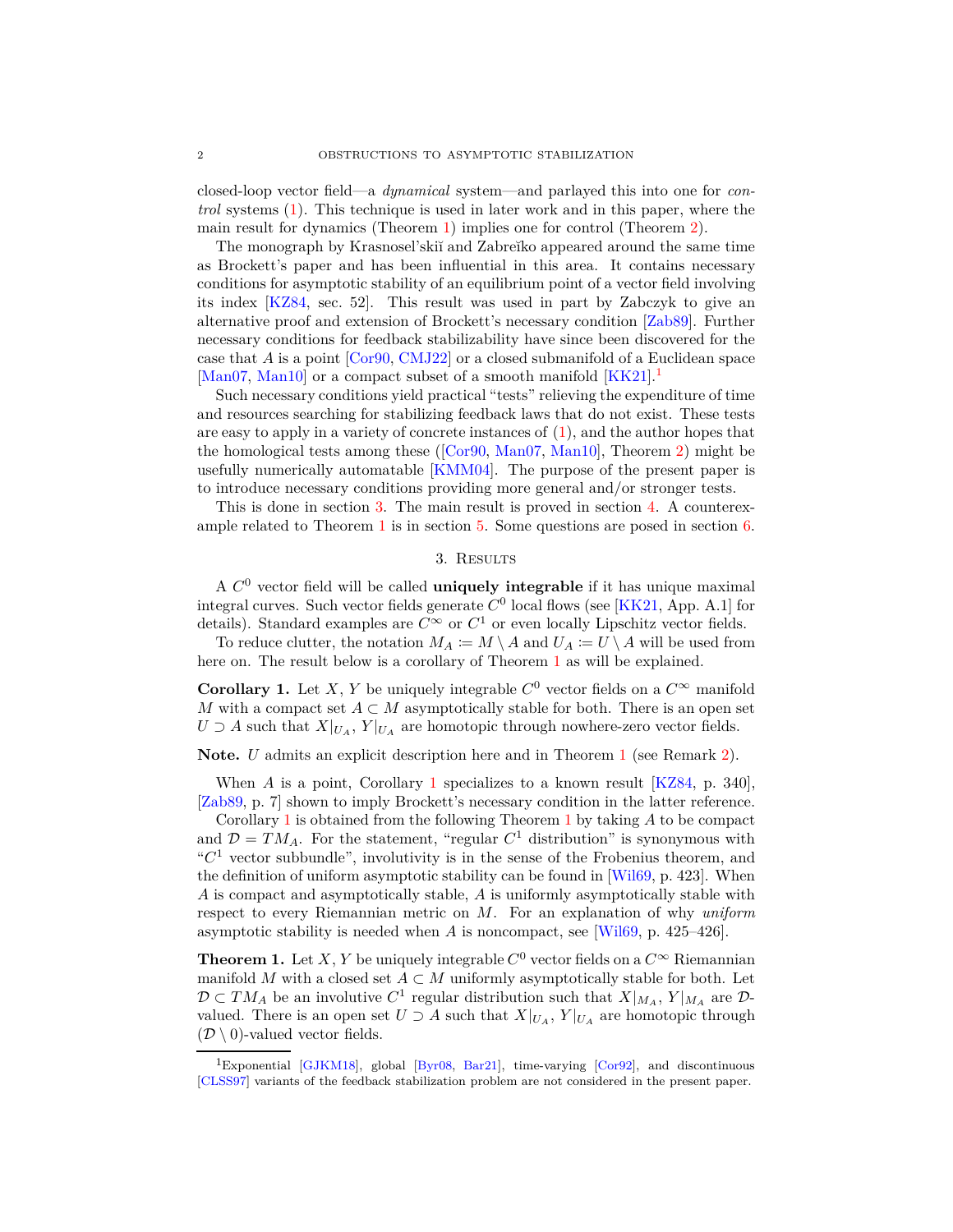**Note.** The hypothesis that  $\mathcal{D}$  is involutive cannot be removed (section [5\)](#page-5-0).

When *A* is known to be uniformly asymptotically stable for *Y* , Theorem [1](#page-1-1) can be used to test whether  $A$  is also so for  $X$  by using obstruction theory  $[Ste99]$ . Part III]. If *A* is compact (this can be relaxed) and *M<sup>A</sup>* is orientable and the fiber dimension of D is  $(k+1)$ , the obstructions to  $X|_{U_A}$ ,  $Y|_{U_A}$  being homotopic through  $(D \setminus 0)$ -valued vector fields lie in certain cohomology groups with coefficients in the homotopy groups of the *k*-sphere [\[DW72,](#page-7-8) Thm 1.1].

Alternatively, Theorem [1](#page-1-1) directly implies the following homological result that can also be used to test if *A* is uniformly asymptotically stable for *X* assuming it is so for *Y* . This result will be used to formulate a necessary condition for feedback stabilizability of control systems in Theorem [2.](#page-2-0)

<span id="page-2-1"></span>**Lemma 1.** Let *X*, *Y* be uniquely integrable  $C^0$  vector fields on a  $C^{\infty}$  Riemannian manifold *M* with a closed set  $A \subset M$  uniformly asymptotically stable for both. Let  $\mathcal{D} \subset TM_A$  be an involutive  $C^1$  regular distribution such that  $X|_{M_A}$ ,  $Y|_{M_A}$  are  $\mathcal{D}$ valued. For all sufficiently small open  $U \supset A$ , the induced graded homomorphisms

$$
(X|_{U_A})_*, (Y|_{U_A})_* : H_{\bullet}(U_A) \to H_{\bullet}(\mathcal{D}|_{U_A} \setminus 0)
$$

on singular homology coincide.

Control systems will now now be defined more formally than in section [2.](#page-0-0) The definitions here are somewhat less general than in [\[KK21,](#page-8-5) sec. 3] (continuity assumptions are added on  $E$ ,  $p$ ,  $u$ ). Brockett's definition [\[Bro77\]](#page-7-9) motivates the following one used in this paper: a **control system** is a tuple  $(E, M, p, f)$  of a topological space *E*, a  $C^{\infty}$  Riemannian manifold *M*, a continuous surjection  $p: E \to M$ , and a fiber-preserving map  $f: E \to M$  (i.e.  $q \circ f = p$  where  $q: TM \to M$  is the tangent bundle projection). The standard example in control theory is  $E = M \times \mathbb{R}^m$  for some  $m \in \mathbb{N}$  with  $p(x, u) = x$ . In this paper a **feedback law**  $u: M \to E$  is a continuous section of *p* (i.e.  $p \circ u = id_M$ ) such that the  $C^0$  vector field  $f \circ u$  is uniquely integrable. Note:  $f \circ u$  is indeed a vector field on *M* since  $q \circ f \circ u = p \circ u = id_M$ . Lemma [1](#page-2-1) implies the next result by taking  $X = f \circ u$  and using  $X_* = f_* \circ u_*$ .

<span id="page-2-0"></span>**Theorem 2.** Let *A* be a closed subset of a  $C^{\infty}$  Riemannian manifold *M*,  $\mathcal{D} \subset TM_A$ be an involutive  $C^1$  regular distribution, and  $(E, M, p, f)$  be a control system such that  $f(p^{-1}(M_A)) \subset \mathcal{D}$ . Assume there is *some* uniquely integrable  $C^0$  vector field *Y* on *M* for which *A* is uniformly asymptotically stable and  $Y|_{M_A}$  is D-valued. Assume there is a feedback law *u* such that *A* is uniformly asymptotically stable for  $f \circ u$ . For all sufficiently small open sets  $U \supset A$ ,

$$
Y_*H_\bullet(p^{-1}(U_A)) \subset f_*H_\bullet(p^{-1}(U_A)) \subset H_\bullet(\mathcal{D}|_{U_A} \setminus 0),
$$

where *Y*∗, *f*<sup>∗</sup> are the induced graded homomorphisms on singular homology.

<span id="page-2-2"></span>**Remark 1.** Theorem [2](#page-2-0) generalizes results of Coron [\[Cor90,](#page-7-1) Thm 2] and Mansouri [\[Man07,](#page-8-3) Thm 4] [\[Man10,](#page-8-4) Thm 2.3] in a few ways. E.g. Coron assumes *A* is a point, Mansouri assumes *A* is a compact boundaryless submanifold, both assume  $M = \mathbb{R}^n$ , and both assume  $\mathcal{D} = TM_A$ . These assumptions are not made here. However, the conclusions of Coron's and Mansouri's theorems are more explicit.

Theorem [1](#page-1-1) is not always very informative in spite of Remark [1.](#page-2-2) For example, if *A* is the image of a periodic orbit with the same orientation for smooth vector fields *X* and *Y* , the conclusion of Theorem [1](#page-1-1) is satisfied regardless of whether *A* is attracting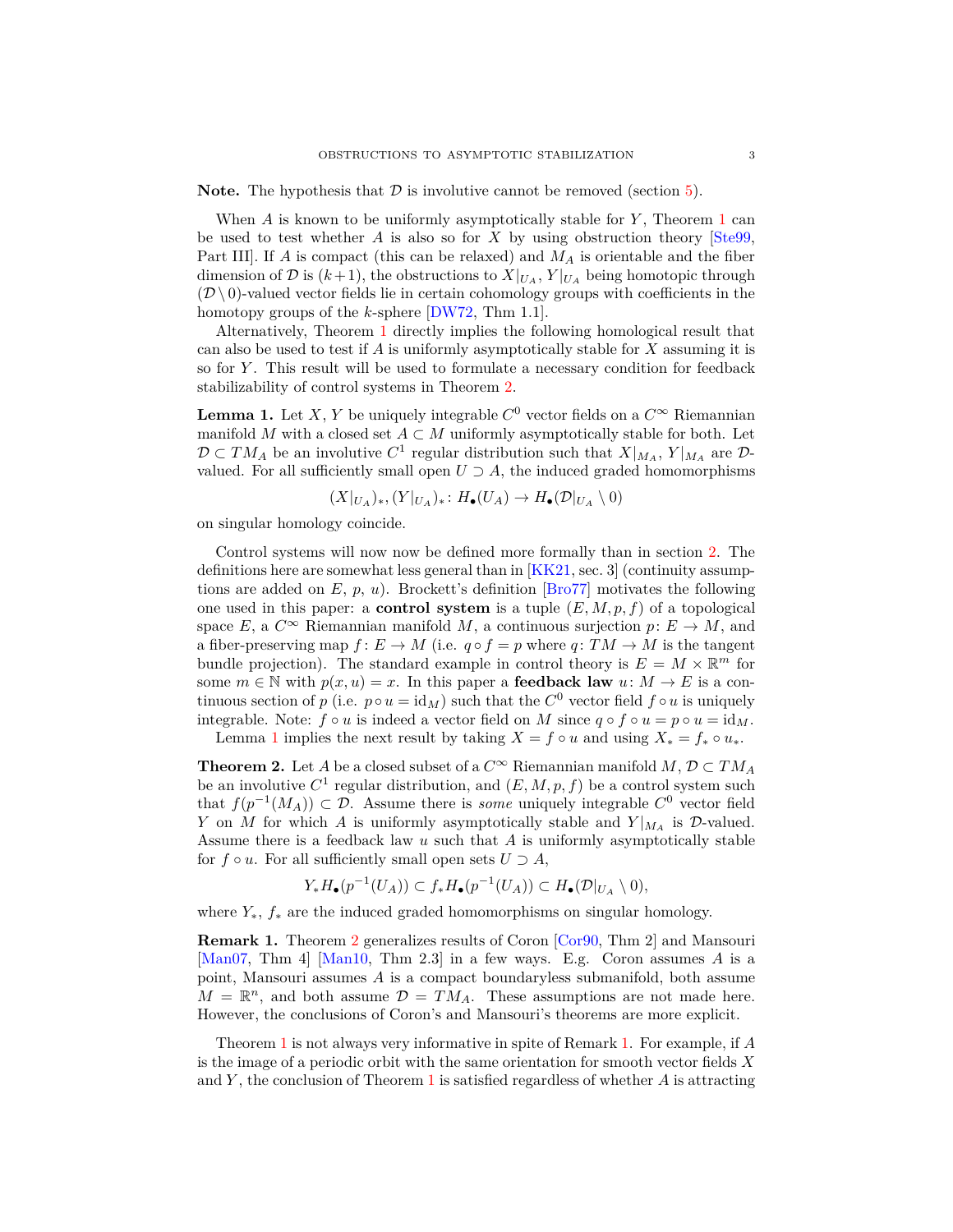or repelling or neither for *X* or *Y* . Since Theorem [1](#page-1-1) is stronger than Theorem [2,](#page-2-0) neither result provides any information on stability in this case. This is related to the fact that the Euler characteristic of a circle is zero (cf. [\[Man07,](#page-8-3) [Man10,](#page-8-4) [KK21\]](#page-8-5)).

This motivates a search for conclusions stronger than that of Theorem [1](#page-1-1) given vector fields *X*, *Y* satisfying its hypotheses. For example, can the homotopy of Theorem [1](#page-1-1) be taken through vector fields stabilizing *A*? This question is related to one of Conley and not answered in this paper but see section [6](#page-6-0) for additional thoughts. Alternatively, if *X*, *Y* stabilize *A* and also have additional structure, one can ask if the homotopy of Theorem [1](#page-1-1) can be taken through vector fields preserving this structure. For example, if *X*, *Y* are gradient vector fields stabilizing *A*, can the homotopy of Theorem [1](#page-1-1) be taken through gradient vector fields?

A complete answer is not given here. However, the following proposition provides a disappointing partial answer. In the setting of Theorem [1](#page-1-1) specialized to  $\mathcal{D} = TM_A$ (e.g. Corollary [1\)](#page-1-0), the answer is "yes" but does not yield a stronger conclusion since the proposition says that gradients on an open set are always homotopic through nowhere-zero gradients if they are homotopic through nowhere-zero vector fields.

**Proposition** (Gromov). Let *W* be an open subset of a  $C^{\infty}$  Riemannian manifold *M*, and let  $F, G: W \to \mathbb{R}$  be  $C^1$  functions such that  $\nabla F, \nabla G$  are homotopic through nowhere-zero vector fields. Then there is also a  $C^1$  homotopy from  $F$  to  $G$  through functions whose gradients are nowhere-zero.

**Note.** When  $W = U_A$ , the homotopy of the proposition need not be through functions whose gradients "point toward" *A* (cf. [\[EM02,](#page-7-10) Fig. 4.1] and the question about homotopies through stabilizing vector fields above and in section [6\)](#page-6-0).

To explain why the proposition is true, smooth approximation techniques [\[Hir94\]](#page-8-8) imply that the submersions *F*, *G* are homotopic through  $C^1$  submersions to  $C^{\infty}$ submersions. By taking metric duals the assumptions (and smooth approximation techniques again) imply that the differentials of these  $C^{\infty}$  submersions are  $C^{\infty}$  homotopic through nowhere-zero differential one-forms. Since *W* is open and submersions satisfy Gromov's *h*-principle for open Diff(*W*)-invariant differential relations  $[Gro69]$  (lucidly explained in [\[EM02,](#page-7-10) Thm 7.2.3]), the  $C^{\infty}$  submersions are  $C^{\infty}$ homotopic through submersions (which have nowhere-zero gradients by definition).

## 4. Proof of Theorem [1](#page-1-1)

<span id="page-3-0"></span>**Theorem 1.** Let *X*, *Y* be uniquely integrable  $C^0$  vector fields on a  $C^{\infty}$  Riemannian manifold *M* with a closed set  $A \subset M$  uniformly asymptotically stable for both. Let  $\mathcal{D} \subset TM_A$  be an involutive  $C^1$  regular distribution such that  $X|_{M_A}$ ,  $Y|_{M_A}$  are  $\mathcal{D}$ valued. There is an open set  $U \supset A$  such that  $X|_{U_A}$ ,  $Y|_{U_A}$  are homotopic through  $(\mathcal{D} \setminus 0)$ -valued vector fields.

<span id="page-3-1"></span>**Remark 2.** The proof yields an explicit description of one such *U*. Let  $B_X, B_Y \subset$ *M* denote the basins of attraction of *A* with respect to *X*, *Y* . Then *U* can be taken to be the largest subset of  $B_X \cap B_Y$  such that all forward *X*-orbits with initial condition in *U* are contained in  $B_Y$ . Equivalently, *U* is the basin of attraction of *A* for  $X|_{B_Y}$ , so U is open in  $B_Y$  and hence also in M.

*Proof.* Without loss of generality *M* is redefined to be the basin of attraction of *A* for *Y*. Let *U* be the basin of attraction for *X*. Let  $V_X: U \to [0, \infty), V_Y: M \to [0, \infty)$ be proper  $C^{\infty}$  Lyapunov functions for  $A = V_X^{-1}(0) = V_Y^{-1}(0)$  and X, Y [\[Wil69,](#page-8-7)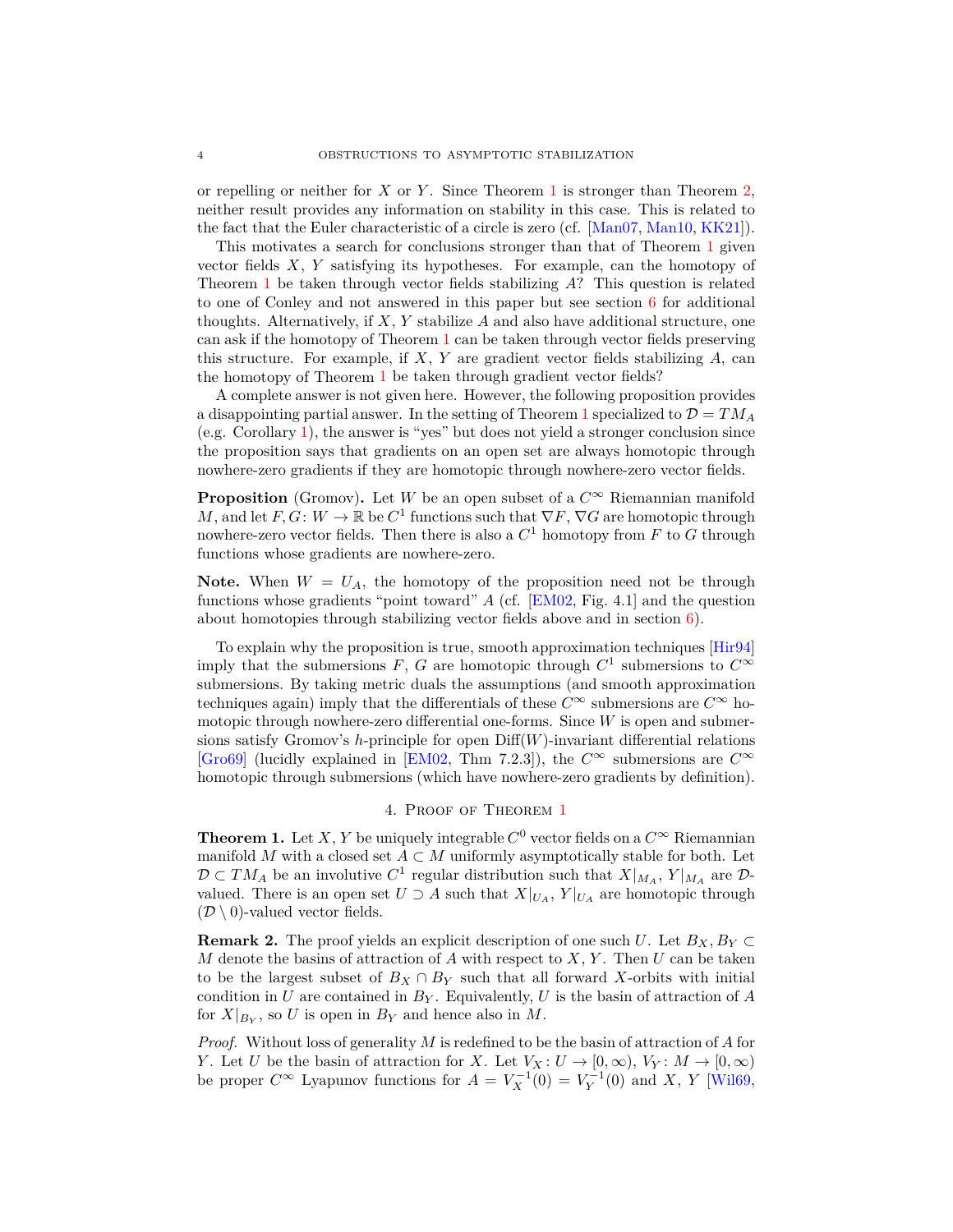Thm 3.2], [\[FP19,](#page-7-11) sec. 6]. Only the restrictions  $X|_{M_A}$ ,  $Y|_{M_A}$  matter now. It may be assumed that  $Y|_{M_A} \in C^1$  after a straight-line homotopy to the orthogonal projection of  $(-\nabla V_Y)|_{M_A}$  to D. Let  $\Phi_X \in C^0$  and  $\Phi_Y \in C^1$  be the local flow and flow of  $X|_{M_A}$  and  $Y|_{M_A}$ , respectively.

The properties of  $V_X$  and  $V_Y$  [\[Wil69,](#page-8-7) pp. 423–424] imply that, for each  $m \in U_A$ , there is  $t_m > 0$  and an open subset  $U_m \ni m$  of  $U_A$  such that  $\Phi_X^{[t_m,\infty)}(z) \cap$  $\Phi_Y^{(-\infty,0]}(z) = \varnothing$  for all  $z \in U_m$ . Let  $(\psi_m)_{m \in U_A}$  be a  $C^{\infty}$  partition of unity subordinate to the open cover  $(U_m)_{m \in U_A}$  of  $U_A$  and define the  $C^{\infty}$  function  $\tau: U_A \to (0, \infty)$ by  $\tau(z) \coloneqq \sum_{m \in U_A} t_m \psi_m(z)$ . Then  $\tau$ , to be used later, satisfies

(2) 
$$
\Phi_X^{[\tau(m),\infty)}(m) \cap \Phi_Y^{(-\infty,0]}(m) = \varnothing \text{ for all } m \in U_A.
$$

<span id="page-4-3"></span><span id="page-4-0"></span>Next, fix any  $c \in (0, \infty)$  and define  $N \coloneqq V_Y^{-1}(c)$ . Then (cf. [\[Wil67,](#page-8-10) Thm 3.2])

(3)  $\Phi_Y|_{\mathbb{R}\times N}:\mathbb{R}\times N\approx M_A$  is a  $C^1$  diffeomorphism pushing forward  $Y$  to  $1\times 0$ .

Since  $Y|_{M_A}$  takes values in the involutive distribution  $D$ ,  $T\Phi_Y^t(D) = D$  for all  $t \in \mathbb{R}$ . Defining the involutive  $C^1$  distribution  $\mathcal{D}_N \coloneqq \mathcal{D} \cap TN$  on *N*, this and [\(3\)](#page-4-0) imply

<span id="page-4-1"></span>(4) 
$$
\Phi_Y|_{\mathbb{R}\times N}:\mathbb{R}\times N\approx M_A \text{ pushes forward } T\mathbb{R}\times \mathcal{D}_N \text{ to } \mathcal{D}.
$$

By [\(3\)](#page-4-0) and [\(4\)](#page-4-1) it may be assumed from here on that  $M_A = \mathbb{R} \times N$ ,  $Y = 1 \times 0$ , and  $\mathcal{D} = T\mathbb{R} \times \mathcal{D}_N$ .

The set of sprays on *N* is convex [\[Lan72,](#page-8-11) [BJ82\]](#page-7-12), so a partition of unity can be used to construct a  $C^1$  spray  $Z_N: TN \to T(TN)$  on N that is tangent to  $\mathcal{D}_N$ .<sup>[2](#page-4-2)</sup>

Let  $Z_{\mathbb{R}}$  be the Euclidean geodesic spray and *Z* be the  $C^1$  spray  $Z \coloneqq Z_{\mathbb{R}} \times Z_N$ on  $M_A = \mathbb{R} \times N$ . Then the exponential maps of these sprays [\[Lan72,](#page-8-11) [BJ82\]](#page-7-12) satisfy

$$
\exp^{Z} := \pi \circ \Phi_{Z}^{1} = (\pi_{\mathbb{R}} \times \pi_{N}) \circ (\Phi_{Z_{\mathbb{R}}}^{1} \times \Phi_{Z_{N}}^{1}) = (\pi_{\mathbb{R}} \circ \Phi_{Z_{\mathbb{R}}}^{1}) \times (\pi_{N} \circ \Phi_{Z_{N}}^{1})
$$
  
=:  $\exp^{Z_{\mathbb{R}}} \times \exp^{Z_{N}}$ ,

where  $\Phi_Z, \Phi_{Z_{\mathbb{R}}}, \Phi_{Z_N}$  are the local flows of  $Z, Z_{\mathbb{R}}, Z_N$  and  $\pi: TM_A \to M_A, \pi_{\mathbb{R}}: T\mathbb{R} \to$  $\mathbb{R}, \pi_N : TN \to N$  are the tangent bundle projections. Clearly  $(\pi_{\mathbb{R}}, \exp^{Z_{\mathbb{R}}}) : T\mathbb{R} \to$  $\mathbb{R}^2$  is a diffeomorphism, and  $(\pi_N, \exp^{Z_N})$ :  $TN \to N^2$  maps a neighborhood of  $0_{TN}$ diffeomorphically onto its image by a standard argument (see [\[BJ82,](#page-7-12) p. 121]).

It follows that  $(\pi, \exp^Z)$ :  $TM_A \to M_A^2$  is a  $C^1$  diffeomorphism from a neighborhood  $U_0$  of  $T \mathbb{R} \times 0_{TN}$  onto its open image  $U_1$ . Moreover, Z is tangent to  $\mathcal{D}$ since  $Z_N$  is tangent to  $\mathcal{D}_N$ , so  $\exp^Z$  maps the fiber  $\mathcal{D}_m$  over each  $m \in M_A$  into the leaf  $\mathcal{F}_m$  through *m* of the  $C^1$  foliation  $\{\mathcal{F}_m\}_{m \in M_A}$  integrating  $\mathcal{D}$  [\[PSW97,](#page-8-12) p. 541]. Additionally,  $Z = Z_{\mathbb{R}} \times Z_N$  implies that  $\exp^Z(tY(m)) = \exp^Z_m(t \times 0) = \Phi^t_Y(m)$  for every  $m \in M_A$ .

Define  $\Phi_{\tilde{X}}$ ,  $\Phi_{\tilde{Y}}$  to be the local flows of  $\tilde{X} := (0 \times X)$ ,  $\tilde{Y} := (0 \times Y)$  on  $M_A^2$ . By the previous paragraph,  $(\pi, \exp^Z)$  maps  $\mathcal D$  into  $S := \bigcup_{m \in U_A} \{m\} \times \mathcal F_m$ . Since  $S \subset U_A \times M_A$  is a leaf of the  $C^1$  foliation integrating the involutive  $C^1$  distribution  $TU_A \times \mathcal{D}$  [\[PSW97,](#page-8-12) p. 541], it follows that *S* is a  $C^1$  immersed submanifold such that all  $C^1$  maps  $Q \to U_A \times M_A$  with image contained in *S* are  $C^1$  as maps into *S* (*Q* is arbitrary; cf. [\[Lee13,](#page-8-13) Thm 19.17]). Defining the open subsets  $W_0 := U_0 \cap \mathcal{D}|_{U_A} \subset$  $TU_A$  and  $W_1 := U_1 \cap S \subset U_A \times M_A$ , this and the previous paragraph imply that

<span id="page-4-4"></span>(5) 
$$
\operatorname{Exp} \coloneqq (\pi, \exp^Z)|_{W_0}: W_0 \to W_1 \text{ is a } C^1 \text{ diffeomorphism.}
$$

<span id="page-4-2"></span><sup>2</sup>Alternatively, the dynamics of an unforced classical mechanical system with configuration space *N* equipped with a Riemannian kinetic energy metric and nonholonomic constraint distribution  $\mathcal{D}_N$  is generated by a spray having this property [\[BC98,](#page-7-13) [Lew98\]](#page-8-14).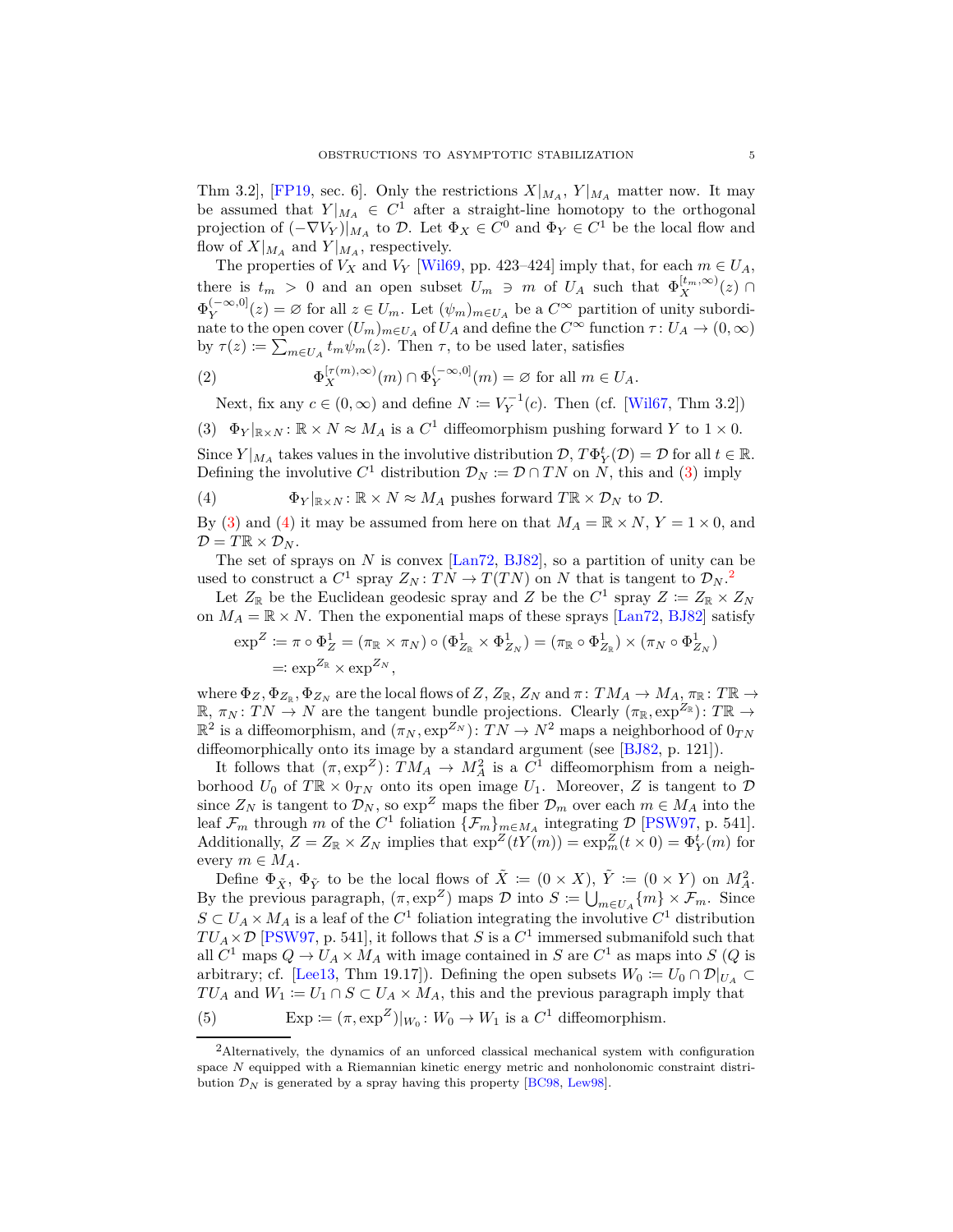Defining  $\Delta := \{(m, m): m \in U_A\} \subset W_1 \subset S$ , [\(3\)](#page-4-0) and the corresponding result for *X* imply that  $\Phi_{\tilde{V}}^{(-\infty,0]}$  $\oint_{\tilde{Y}}^{(-\infty,0]} (\Delta)$  and  $\bigcup_{m \in U_A} \Phi_{\tilde{X}}^{[\tau(m),\infty)}$  $(X(\tilde{X}, m), \infty)$  *(m, m)* are disjoint closed subsets of *S*, so there is a  $C^0$  function  $\alpha: S \to [0,1]$  equal to 0 on neighborhoods of the latter subset and  $S \setminus W_1$ , and equal to 1 on a neighborhood of  $\Phi_{\tilde{Y}}^{(-\infty,0]}$  $\tilde{Y}$ <sup> $(−∞, 0]$ </sup>( $\Delta$ ). Define the  $C^{\infty}$  function  $\beta$ :  $[0,1] \times U_A \to [0,1]$  by  $\beta(t,m) := \alpha(\Phi_{\tilde{X}}^{t\tau(m)}(m,m))$ . Then [\(2\)](#page-4-3) and [\(5\)](#page-4-4) imply that

$$
H\colon [0,1]\times U_A\to \mathcal{D}\setminus 0,
$$

$$
H(t,m) := \begin{cases} X(m), & t = 0\\ \frac{\beta(t,m)}{t\tau(m)} \text{Exp}^{-1}(\Phi_{\tilde{X}}^{t\tau(m)}(m,m)) + (1 - \beta(t,m))Y(m), & 0 < t \le 1\\ Y(m), & \beta(t,m) = 0. \end{cases}
$$

<span id="page-5-0"></span>is a well-defined homotopy from  $X|_{U_A}$  to  $Y|_{U_A}$  through  $(\mathcal{D} \setminus 0)$ -valued vector fields.  $\Box$ 

## 5. Counterexample

In this section an example is given showing that the hypothesis that  $\mathcal D$  is involutive cannot be removed from Theorem [1,](#page-1-1) even if *A* is a compact boundaryless submanifold and everything is analytic and  $D$  is a distribution on  $M$  rather than *M<sub>A</sub>* (reminder:  $M_A \coloneqq M \setminus A$  and  $U_A \coloneqq U \setminus A$ ).

Consider the 2-torus  $\mathbb{T}^2$  viewed as the square  $[0, 2\pi]^2$  with opposite boundary faces identified and angular coordinates  $\theta_1, \theta_2 \in \mathbb{R}$  mod  $2\pi$ . Define  $M := \mathbb{T}^2 \times \mathbb{R}$ with coordinates  $(\theta_1, \theta_2, z)$  where  $z \in \mathbb{R}$ . Define  $A := \{z = 0\} \subset M$  and  $\mathcal{D} :=$  $\ker (dz + zd\theta_1 + z\cos\theta_1 d\theta_2) \subset TM$ . Note that  $D$  is not involutive. Consider the following D-valued vector fields on *M*:

$$
X \coloneqq \partial_{\theta_1} - z \partial_z, \qquad Y \coloneqq \cos \theta_1 \partial_{\theta_2} - \sin \theta_1 \partial_{\theta_1} + (\sin \theta_1 - \cos^2 \theta_1) z \partial_z.
$$

For every  $c \in \mathbb{R}$ ,  $X|_{\{z=c\}}$  is not homotopic to  $Y|_{\{z=c\}}$  through  $(\mathcal{D} \setminus 0)$ -valued vector fields since this would imply that the vector fields  $X_0 := \partial_{\theta_1}$  and  $Y_0 :=$  $\cos \theta_1 \partial_{\theta_2} - \sin \theta_1 \partial_{\theta_1}$  on  $\mathbb{T}^2$  are homotopic without passing through zero. But (using the identification  $T\mathbb{T}^2 \approx \mathbb{T}^2 \times \mathbb{R}^2$  to view  $X_0$ ,  $Y_0$  as  $\mathbb{R}^2$ -valued) the restrictions

$$
X_0|_{\{\theta_2=0\}}, Y_0|_{\{\theta_2=0\}} \colon \{\theta_2=0\} \approx \mathbb{S}^1 \to \mathbb{R}^2 \setminus \{0\}
$$

have different winding numbers (0 and -1) with respect to  $0 \in \mathbb{R}^2$ , and this implies a contradiction. Hence for every neighborhood  $U \subset M$  of  $A = \{z = 0\}$ ,  $X|_{U_A}$  is not homotopic to  $Y|_{U_A}$  through  $(\mathcal{D} \setminus 0)$ -valued vector fields.

On the other hand, *A* is asymptotically stable for both *X* and *Y* . Indeed, letting dots denote derivatives with respect to *t*, the *X*-integral curves  $(\theta_1, \theta_2, z)(t)$  satisfy

<span id="page-5-1"></span>
$$
\dot{\theta}_1 = 1
$$
  
(6)  

$$
\dot{\theta}_2 = 0
$$
  

$$
\dot{z} = -z
$$

and the *Y* -integral curves satisfy

<span id="page-5-2"></span>(7) 
$$
\dot{\theta}_1 = -\sin \theta_1
$$

$$
\dot{\theta}_2 = \cos \theta_1
$$

$$
\dot{z} = (\sin \theta_1 - \cos^2 \theta_1)z.
$$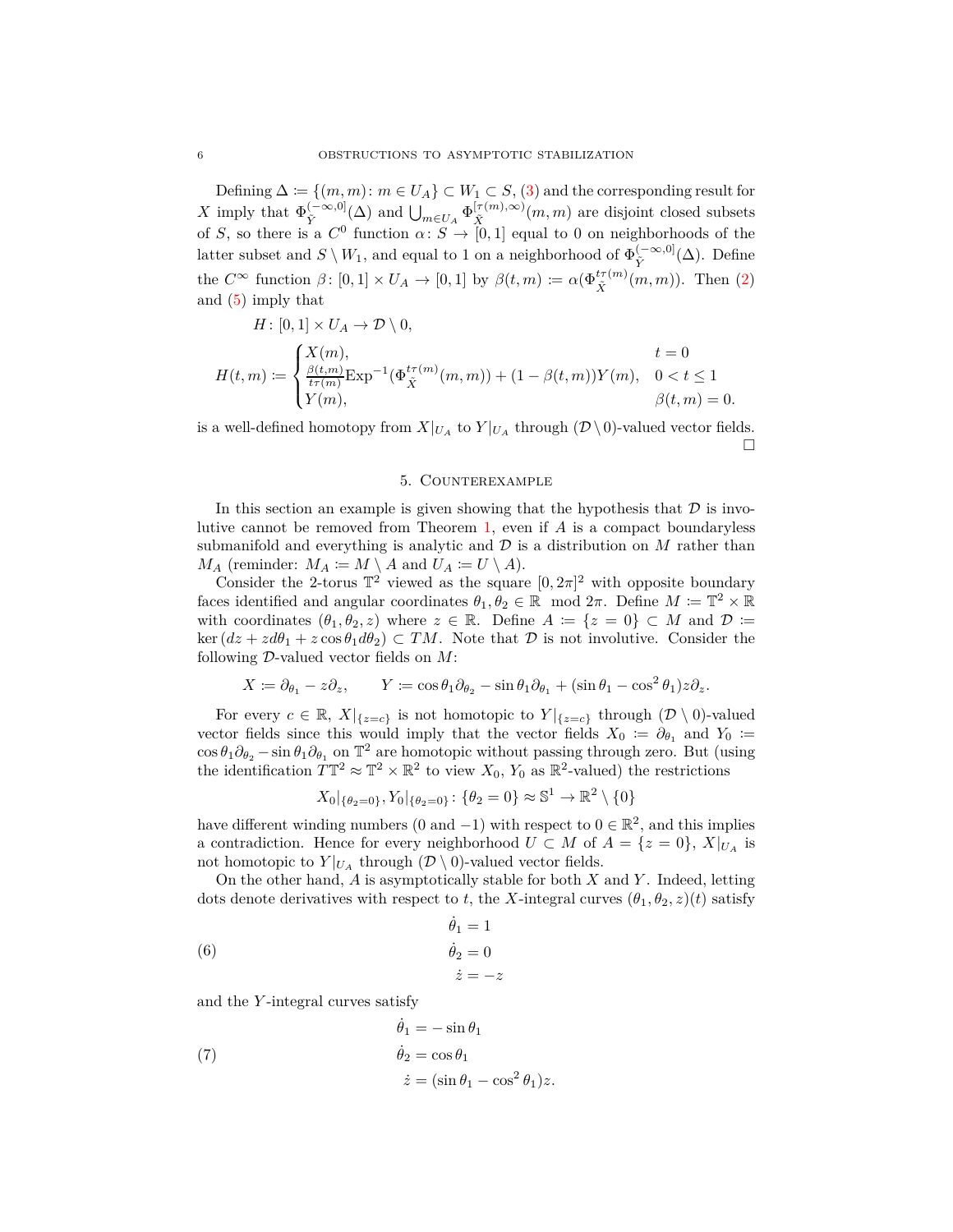Since [\(6\)](#page-5-1) implies that  $z(t) = e^{-t}z(0)$ , *A* is asymptotically stable for *X*. Next, [\(7\)](#page-5-2) and linear ODE theory imply that

(8)  
\n
$$
z(t) = e^{\int_0^t \sin \theta_1(s) - \cos^2 \theta_1(s) ds} z(0) = e^{-\int_0^t \dot{\theta}_1(s) + \cos^2 \theta_1(s) ds} z(0)
$$
\n
$$
= e^{\left(\theta_1(0) - \theta_1(t) - \int_0^t \cos^2 \theta_1(s) ds\right)} z(0)
$$
\n
$$
\leq e^{\left(\pi - \int_0^t \cos^2 \theta_1(s) ds\right)} z(0) \leq e^{\pi} z(0).
$$

The first inequality holds since [\(7\)](#page-5-2) implies that  $t \mapsto \theta_1(t)$  is either constant or a heteroclinic trajectory from  $\pi$  to 0. The first inequality implies that  $A$  is attracting since [\(7\)](#page-5-2) implies that  $\int_0^t \cos^2 \theta_1(s) ds \to \infty$  as  $t \to \infty$  for every initial condition. The second inequality implies that *A* is Lyapunov stable for *Y* .

Hence *A* is asymptotically stable for both *X* and *Y* , which implies (since *A* is compact) that *A* is uniformly asymptotically stable with respect to every Riemannian metric on *M*. On the other hand,  $X|_{U_A}$  and  $Y|_{U_A}$  are *not* homotopic through  $(D \setminus 0)$ -valued vector fields for every neighborhood  $U \subset M$  of  $A$ , as was discussed.

Thus, this example establishes the claim that the "involutive" hypothesis of Theorem [1](#page-1-1) cannot be removed, even when  $A \approx \mathbb{T}^2$  here) is a compact boundaryless submanifold and everything is analytic and  $D$  is a distribution on all of  $M$ .

#### 6. Questions

<span id="page-6-0"></span>In this section some remaining questions are posed and discussed.

Does Corollary [1](#page-1-1) or, more generally, Theorem 1 hold under attractivity assumptions weaker than (uniform) asymptotic stability, as considered in [\[Zab89\]](#page-8-2)? Can the assumption that trajectories are unique be removed, as in [\[OPM03\]](#page-8-15)?

Is Theorem [1](#page-1-1) still true if  $\mathcal D$  is merely assumed to be a generalized subbundle (singular distribution) rather than a vector subbundle (regular distribution) [\[Lew14\]](#page-8-16)?

Motivated by Theorem [1,](#page-1-1) in the context of the proposition in section [3,](#page-1-2) what can be said if the gradient vector fields take values in a distribution D? And in the context of the discussion motivating the proposition, can anything analogous be said for other special classes of vector fields which might be useful for strengthening the conclusions of Theorem [1](#page-1-1) or Corollary [1](#page-1-0) under more specific hypotheses?

It was asked after Remark [1](#page-2-2) whether the homotopy of Theorem [1](#page-1-1) can be taken through vector fields rendering *A* uniformly asymptotically stable. It seems to the author that, using the *s*-cobordism theorem due to Barden-Mazur-Stallings [\[Bar63,](#page-7-14) [Maz63,](#page-8-17) Sta65, some sufficient conditions for this can be given when dim  $M >$ 6 under certain hypotheses on fundamental groups related to Whitehead torsion [\[Mil66\]](#page-8-19). However, this would only provide a partial answer to the question.

It will now be explained how the question just mentioned relates to one asked by Conley. In his monograph Conley defined what is now called the Conley index and showed that isolated invariant sets related by continuation (defined in [\[Con78\]](#page-7-15)) have "the same" Conley index. Conley asked to what extent the converse is true [\[Con78,](#page-7-15) Sec. IV.8.1.A]. Simple examples show that isolated invariant sets with the same Conley index need not be related by continuation  $MRS00$ , pp. 1–2, as Conley surely knew, but one can still ask whether a converse holds in certain situations. One such situation is when the pair of isolated invariant sets are the same asymptotically stable set but for two different vector fields; a homotopy of these through stabilizing vector fields would induce a continuation of their flows, and this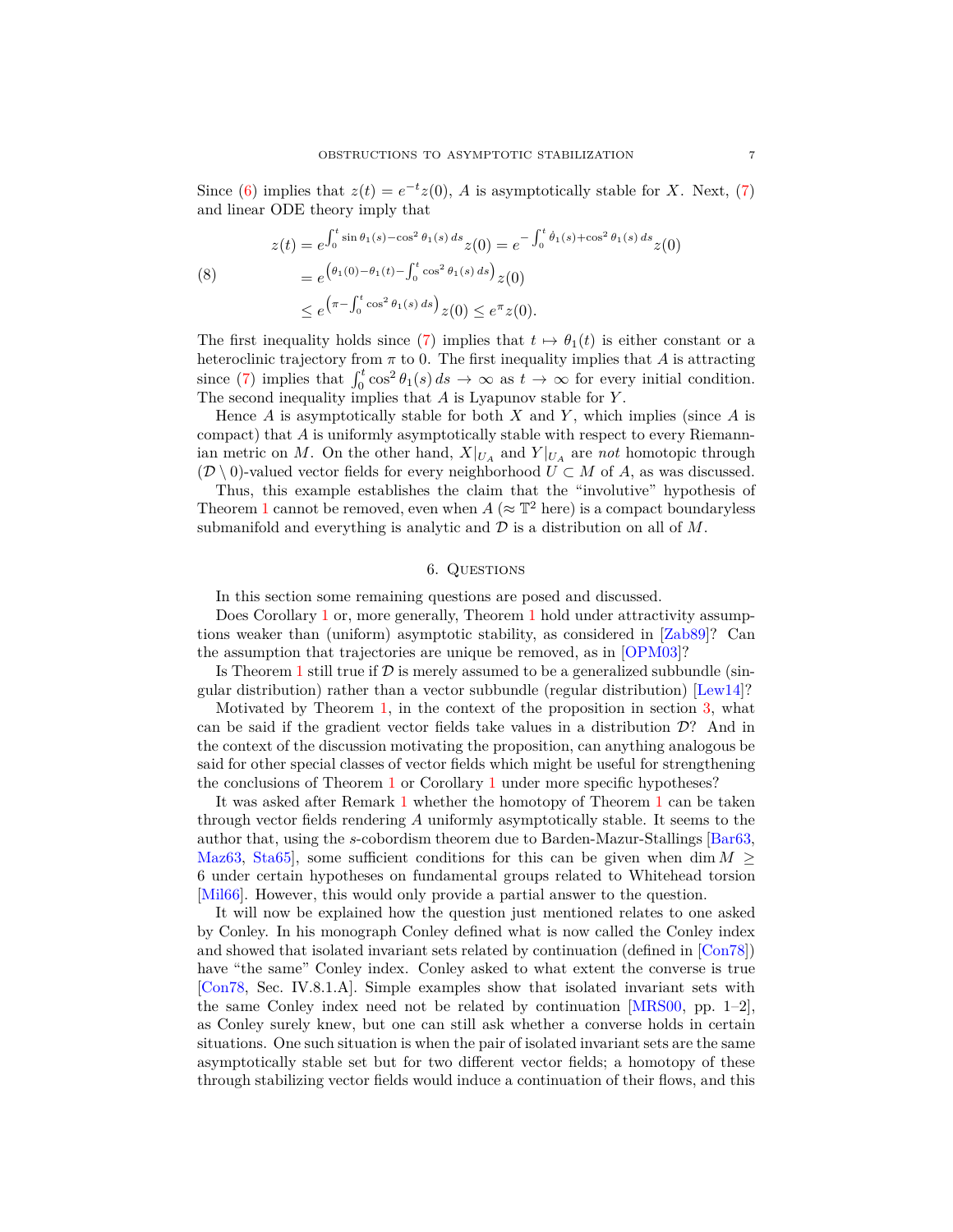explains the relationship of Conley's question with that of the previous paragraph. Reineck has already investigated Conley's question using techniques related to the *h*-cobordism theorem (special case of the *s*-cobordism theorem) [\[Rei92\]](#page-8-21).

Finally, from the view of the present paper, it seems to the author that the ultimate question is the following. Is there a "universal" necessary *and* sufficient condition for stabilizability which can be used to actually *construct* smooth stabilizing feedbacks via numerical means? It seems to the author that a negative answer to this question would also be interesting.

#### **ACKNOWLEDGMENTS**

This work was funded by ONR N000141612817 held by D. E. Koditschek. The author gratefully acknowledges Yu. Baryshnikov, B. A. Christopherson, J. Gould, R. Gupta, D. E. Koditschek, B. S. Mordukhovich, and T. O. Rot for helpful conversations and insights and references.

# **REFERENCES**

<span id="page-7-14"></span><span id="page-7-13"></span><span id="page-7-12"></span><span id="page-7-9"></span><span id="page-7-7"></span><span id="page-7-5"></span><span id="page-7-4"></span><span id="page-7-0"></span>

| $\left[\text{Bar}63\right]$ | D Barden, The structure of manifolds, Ph.D. thesis, Cambridge University, 1963.                   |
|-----------------------------|---------------------------------------------------------------------------------------------------|
| $\left[\text{Bar}21\right]$ | Yu Baryshnikov, <i>Topological perplexity in feedback stabilization</i> , 2021, preprint on       |
|                             | webpage at http://publish.illinois.edu/ymb/files/2021/08/tp.pdf.                                  |
| [BC98]                      | A M Bloch and P E Crouch, Newton's law and integrability of nonholonomic systems,                 |
|                             | SIAM J. Control Optim. 36 (1998), no. 6, 2020–2039. MR 1638936                                    |
| [BJ82]                      | T Bröcker and K Jänich, <i>Introduction to differential topology</i> , Cambridge University       |
|                             | Press, Cambridge-New York, 1982, Translated from the German by C. B. Thomas and                   |
|                             | M. J. Thomas. MR 674117                                                                           |
| $[\text{Bro77}]$            | R W Brockett, Control theory and analytical mechanics, Geometric Control Theory,                  |
|                             | Lie Groups: History, Frontiers and Applications (1977), 1–46.                                     |
| [Bro83]                     | , Asymptotic stability and feedback stabilization, Differential geometric control                 |
|                             | theory $27$ (1983), no. 1, 181–191.                                                               |
| [Byr08]                     | C I Byrnes, On Brockett's necessary condition for stabilizability and the topology of             |
|                             | <i>Liapunov functions on</i> $\mathbb{R}^n$ , Communications in Information and Systems 8 (2008), |
|                             | no. 4, 333–352.                                                                                   |
| [CLSS97]                    | F H Clarke, Y S Ledyaev, E D Sontag, and A I Subbotin, Asymptotic controllability                 |
|                             | <i>implies feedback stabilization</i> , IEEE Trans. Automat. Control 42 (1997), no. 10, 1394–     |
|                             | 1407. MR 1472857                                                                                  |
| [CMJ22]                     | B A Christopherson, B S Mordukhovich, and F Jafari, Continuous feedback stabiliza-                |
|                             | tion of nonlinear control systems by composition operators, ESAIM: Control, Optimi-               |
|                             | sation and Calculus of Variations (to appear) (2022).                                             |
| [Con78]                     | C C Conley, <i>Isolated invariant sets and the Morse index</i> , no. 38, American Mathe-          |
|                             | matical Society, 1978.                                                                            |
| [Cor90]                     | J-M Coron, A necessary condition for feedback stabilization, Systems & Control Letters            |
|                             | 14 (1990), no. 3, 227-232.                                                                        |
| [Cor92]                     |                                                                                                   |
|                             | ematics of Control, Signals and Systems 5 (1992), no. 3, 295–312.                                 |
| [DW72]                      | A Davis and F W Wilson, Jr., Vector fields tangent to foliations. I. Reeb foliations,             |
|                             | J. Differential Equations 11 (1972), 491–498. MR 309127                                           |
| [EM02]                      | Y Eliashberg and N Mishachev, Introduction to the h-principle, Graduate Stud-                     |
|                             | ies in Mathematics, vol. 48, American Mathematical Society, Providence, RI, 2002.                 |
|                             | MR 1909245                                                                                        |
| [FP19]                      | A Fathi and P Pageault, Smoothing Lyapunov functions, Trans. Amer. Math. Soc.                     |
|                             | 371 (2019), no. 3, 1677-1700. MR 3894031                                                          |

<span id="page-7-15"></span><span id="page-7-11"></span><span id="page-7-10"></span><span id="page-7-8"></span><span id="page-7-6"></span><span id="page-7-3"></span><span id="page-7-2"></span><span id="page-7-1"></span>[GJKM18] R Gupta, F Jafari, R J Kipka, and B S Mordukhovich, *Linear openness and feedback stabilization of nonlinear control systems*, Discrete Contin. Dyn. Syst. Ser. S **11** (2018), no. 6, 1103–1119. MR 3815134